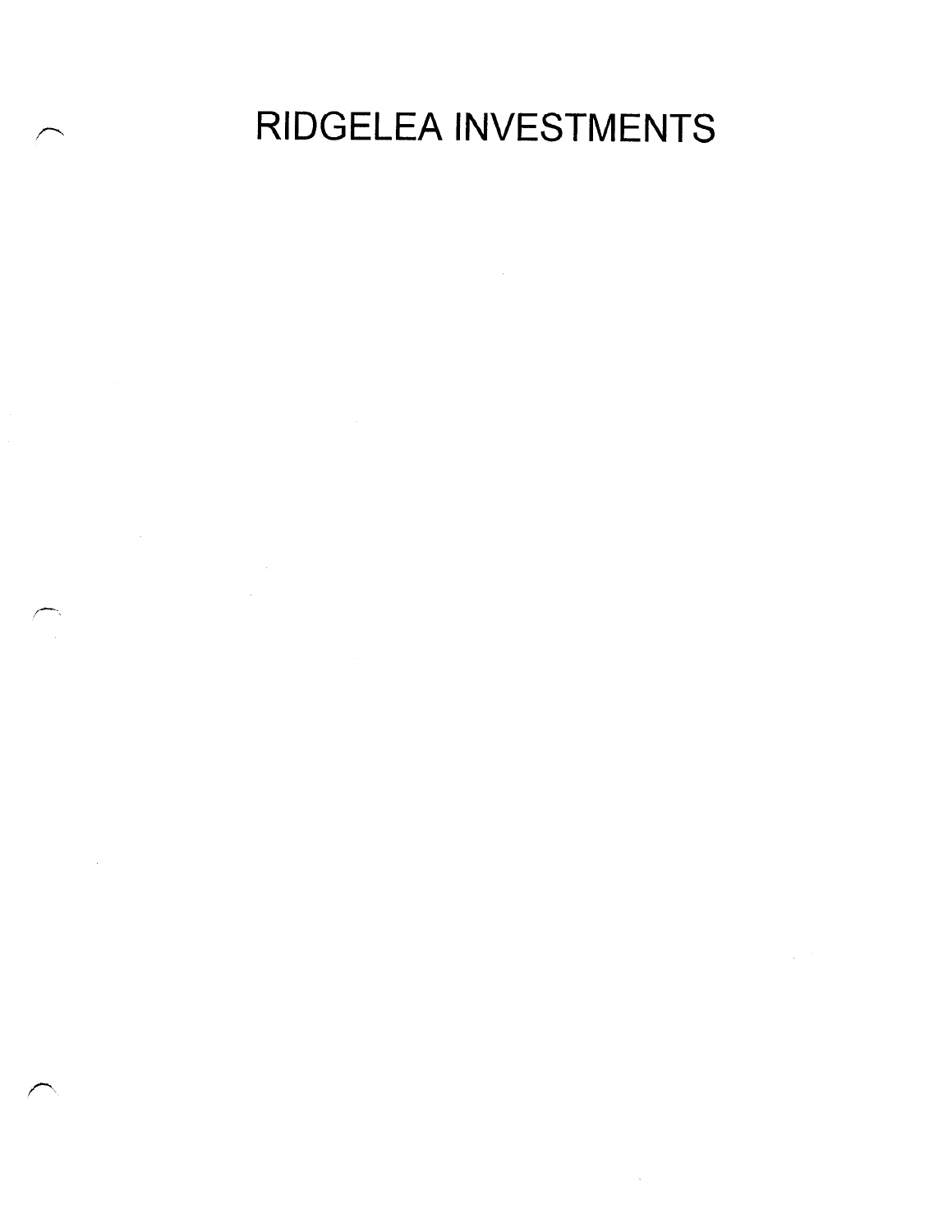P.S.C. KY. NO. *2* 

CANCELLING P.S.C. KY. NO. 1

RIDGELEA INVESTMENTS, INC.

OF

P. *0.* BOX 9, WILLIAMSTOWN, KENTUCKY 41097

### RATES & CHARGES

**AND** 

#### RULES & REGULATIONS

FOR FURNISHING

SEWER SERVICE

**AT** 

GRANTLAND ESTATES SUBDIVISION IN GRANT COUNTY KENTUCKY AND IN FRANKLIN COUNTY KENTUCKY EDGEWOOD ESTATES, FARMGATE, AND MEADOWBROOK SUBDIVISIONS

FILED WITH THE

## PUBLIC SERVICE COMMISSION

OF

KENTUCKY

| o 4<br>DATE OF ISSUE                                                                 |                                                                                 |
|--------------------------------------------------------------------------------------|---------------------------------------------------------------------------------|
| Month / Date / Year                                                                  | <b>PUBLIC SERVICE COMMISSION</b>                                                |
| DATE EFFECTIVE<br><b>Date</b> / Year<br>Month<br>ISSUED BY<br>(Signature of Officer) | <b>OF KENTUCKY</b><br><b>EFFECTIVE</b><br>7/1/2004<br>PURSUANT TO 807 KAR 5:011 |
| Charles Hungler, Jr., President<br>TITLE                                             | SECTION 9(1)                                                                    |
|                                                                                      | <b>B</b> <sub>v</sub>                                                           |
|                                                                                      | <b>Executive Director</b>                                                       |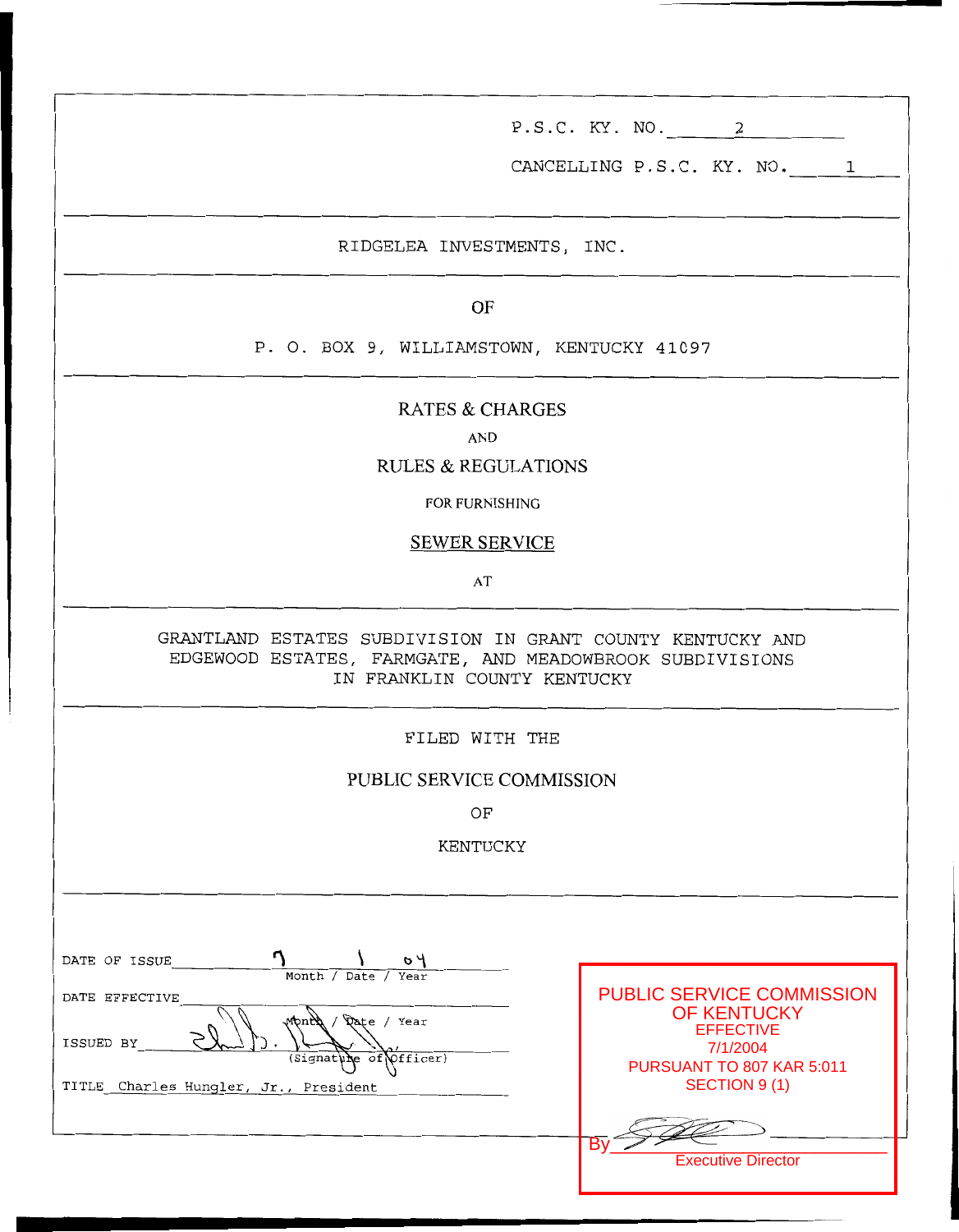| Ridgelea Investments, Inc. P.S.C. KY. NO. 2 | FOR Grantland Estates<br>(COMMUNITY OR COUNTY) |
|---------------------------------------------|------------------------------------------------|
| (NAME OF UTILITY)                           | Original SHEET NO. 1                           |
|                                             | CANCELING P.S.C. KY. NO. 1                     |
|                                             | SHEET NO.                                      |
|                                             | RATES AND CLASSIFICATION OF SERVICE            |
| For Grantland Estates in Grant County, KY   |                                                |
| Single - Family Residential                 | 30.00 per month                                |

#### DEPOSITS

Customer Deposit to be collected from all customers \$60.00

Interest will accrue on the deposit at the rate prescribed by law and will be refunded on an annual basis, unless the customer's bill is delinquent on the anniversary date of the deposit.

#### BILLING

Bills for service will be mailed no later than the 1st of each month and will be due and payable within 15 days.

|                                                                                     | <b>PUBLIC SERVICE COMMISSION</b><br><b>OF KENTUCKY</b><br><b>EFFECTIVE</b><br>7/1/2004 |
|-------------------------------------------------------------------------------------|----------------------------------------------------------------------------------------|
|                                                                                     | PURSUANT TO 807 KAR 5:011                                                              |
|                                                                                     | SECTION 9(1)                                                                           |
| DATE EFFECTIVE<br>DATE OF ISSUE<br>s.                                               |                                                                                        |
| <b>NONTH</b><br>DAY<br>YEAR<br>vorder<br>ISSUED BY<br>SIGNATURE OF OFFICER<br>TITLE | YEAR<br>B٧<br>Executive Director<br><b>ADDRESS</b>                                     |
|                                                                                     |                                                                                        |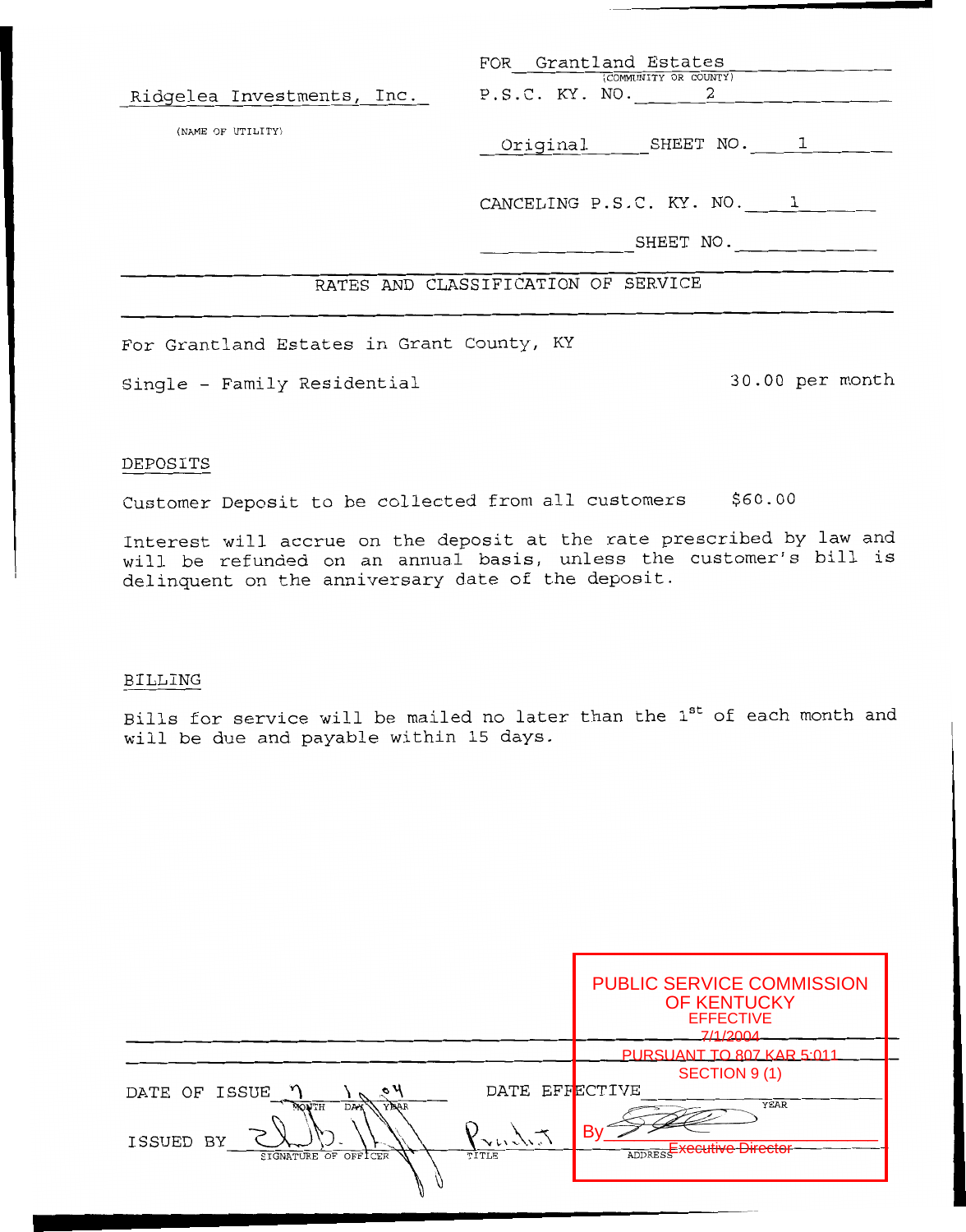|                                                                                                                                                                                                                                                     |      | Edgewood, Farmgate & Meadowbrook<br><b>FOR</b><br>Community, Town or City                                                                                                                                                       |
|-----------------------------------------------------------------------------------------------------------------------------------------------------------------------------------------------------------------------------------------------------|------|---------------------------------------------------------------------------------------------------------------------------------------------------------------------------------------------------------------------------------|
|                                                                                                                                                                                                                                                     |      | P.S.C. KY. NO. $\qquad \qquad 2 \qquad \qquad$                                                                                                                                                                                  |
|                                                                                                                                                                                                                                                     |      | $2nd$ revised SHEET NO. 2                                                                                                                                                                                                       |
| Ridgelea Investments                                                                                                                                                                                                                                |      | CANCELLING P.S.C. KY. NO. 2                                                                                                                                                                                                     |
| (Name of Utility)                                                                                                                                                                                                                                   |      | Original SHEET NO. 2                                                                                                                                                                                                            |
| <b>CONTENTS</b>                                                                                                                                                                                                                                     |      |                                                                                                                                                                                                                                 |
| <b>RATES</b>                                                                                                                                                                                                                                        |      |                                                                                                                                                                                                                                 |
| <b>Monthly Flat Rate</b><br>For Edgewood, Farmgate, and Meadowbrook<br>Subdivisions In Franklin County, KY                                                                                                                                          |      |                                                                                                                                                                                                                                 |
| Single Family Residential Flat Rate                                                                                                                                                                                                                 |      | $$34.50$ per month                                                                                                                                                                                                              |
| Surcharge                                                                                                                                                                                                                                           |      | $$5.45$ per month                                                                                                                                                                                                               |
| \$5.45 per Franklin County customer for a period of 24 months, or until \$26,000 has been collected,<br>whichever occurs first.<br><u> 1990 - Jan Joodan Karl III, fransk filozof (d. 1980)</u><br>1980 - Johann Britt, skrivetsk filozof (d. 1980) |      |                                                                                                                                                                                                                                 |
| $\mathcal{L}^{\text{max}}_{\text{max}}$ , $\mathcal{L}^{\text{max}}_{\text{max}}$ , $\mathcal{L}^{\text{max}}_{\text{max}}$<br><b>Example 18 Customer Deposit</b>                                                                                   | None | o destructives as sources sources entre serva des addeux son comparadores de serva en alguns de la consecuenci<br>Profilmante de la comparadores de la comparadores de la comparadores de la comparadores de la comparadores de |
| <b>BILLING AND PENALTIES</b>                                                                                                                                                                                                                        |      |                                                                                                                                                                                                                                 |
| Bills for service will be mailed no later than the end of each month and will be due and payable by the<br>$10th$ day of the following month. A 10% late payment penalty is assessed on the 11 <sup>th</sup> of the month.                          |      |                                                                                                                                                                                                                                 |
|                                                                                                                                                                                                                                                     |      |                                                                                                                                                                                                                                 |
|                                                                                                                                                                                                                                                     |      |                                                                                                                                                                                                                                 |
|                                                                                                                                                                                                                                                     |      |                                                                                                                                                                                                                                 |
|                                                                                                                                                                                                                                                     |      |                                                                                                                                                                                                                                 |
| DATE OF ISSUE_April 11, 2011                                                                                                                                                                                                                        |      |                                                                                                                                                                                                                                 |
| Month / Date / Year                                                                                                                                                                                                                                 |      | <b>KENTUCKY</b><br>PUBLIC SERVICE COMMISSION                                                                                                                                                                                    |
| DATE EFFECTIVE April 8, 2011<br>Dath / Date / Year                                                                                                                                                                                                  | ΥŶ   | <b>JEFF R. DEROUEN</b><br><b>EXECUTIVE DIRECTOR</b>                                                                                                                                                                             |
| ISSUED BY<br>(Signature of Officer)                                                                                                                                                                                                                 |      | <b>TARIFF BRANCH</b>                                                                                                                                                                                                            |
| いちいから エーチル ねいせい<br>TITLE President                                                                                                                                                                                                                  |      |                                                                                                                                                                                                                                 |
| BY AUTHORITY OF ORDER OF THE PUBLIC SERVICE COMMISSION                                                                                                                                                                                              |      | <b>EFFECTIVE</b><br>4/8/2011                                                                                                                                                                                                    |
| 2009-00500<br>DATED 4/8/11<br>IN CASE NO.                                                                                                                                                                                                           |      | PURSUANT TO 807 KAR 5:011 SECTION 9 (1)                                                                                                                                                                                         |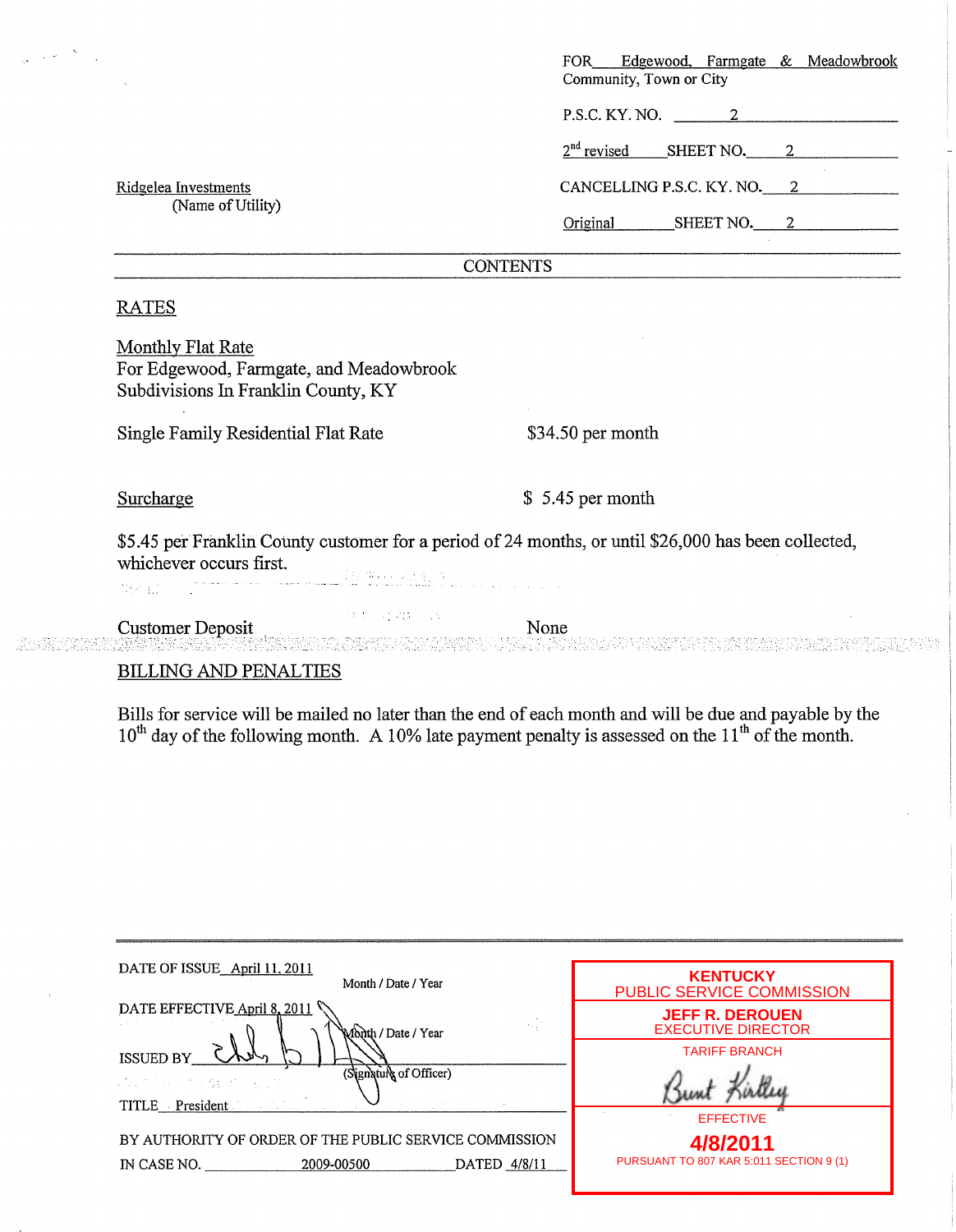|                            | FOR Entire Service Area    |
|----------------------------|----------------------------|
|                            | (COMMUNITY OR COUNTY)      |
| Ridgelea Investments, Inc. | P.S.C. KY. NO. 2           |
|                            |                            |
| (NAME OF UTILITY)          | SHEET NO. 3<br>Original    |
|                            |                            |
|                            |                            |
|                            | CANCELING P.S.C. KY. NO. 1 |
|                            |                            |
|                            | SHEET NO.                  |
|                            |                            |
|                            | RULES AND REGULATIONS      |
|                            |                            |

This schedule of Rules and Regulations governs the furnishing of sewage service by Ridgelea Investments, Inc., hereinafter referred to as the utility and applies to all service received from the utility. All Rules and Regulations are to be in effect so long as they are not in conflict with the rules and regulations of the Public Service The utility is further subject to all Rules and Regulations of the Public Service Commission.

#### SERVICE AREA

The utility furnishes sewer service to Grantland Estates Subdivision located at Dry Ridge in Grant County, Kentucky and Edgewood Estates, Farmgate, and Meadowbrook Subdivisions at Frankfort in Franklin County, Kentucky.

#### SUBSTANCES NOT TO BE DISCHARGED INTO SEWERS

No substance shall be placed into the sanitary sewer system which will create a combustible, gaseous, explosive or inflammable condition nor shall any substances or objects be placed or discharged into the system which will not dissolve and which will thus cause an obstruction and clogging within the system. No petroleum products shall be placed or discharged into the system. No storm water or surface water drain shall be connected with the sanitary sewer system nor shall any storm or surface water be otherwise introduced into the system.

|                                                                                          |                                   | PUBLIC SERVICE COMMISSI<br>AE IZENTUAIA                                                                                |
|------------------------------------------------------------------------------------------|-----------------------------------|------------------------------------------------------------------------------------------------------------------------|
| o y<br>DATE OF ISSUE<br>WONTH<br><b>DAY</b><br>YEAR<br>ISSUED BY<br>SIGNATURE OF OFFICER | DATE EFFECTIVE<br>AM VVM<br>TITLE | <u>NEIVTUCKI</u><br><b>EFFECTIVE</b><br>7/1/2004<br>PURSUANT TO 807 KAR 5:011<br>SECTION 9 (1)<br><b>ADDRESS</b><br>Bv |
|                                                                                          |                                   | <b>Executive Director</b>                                                                                              |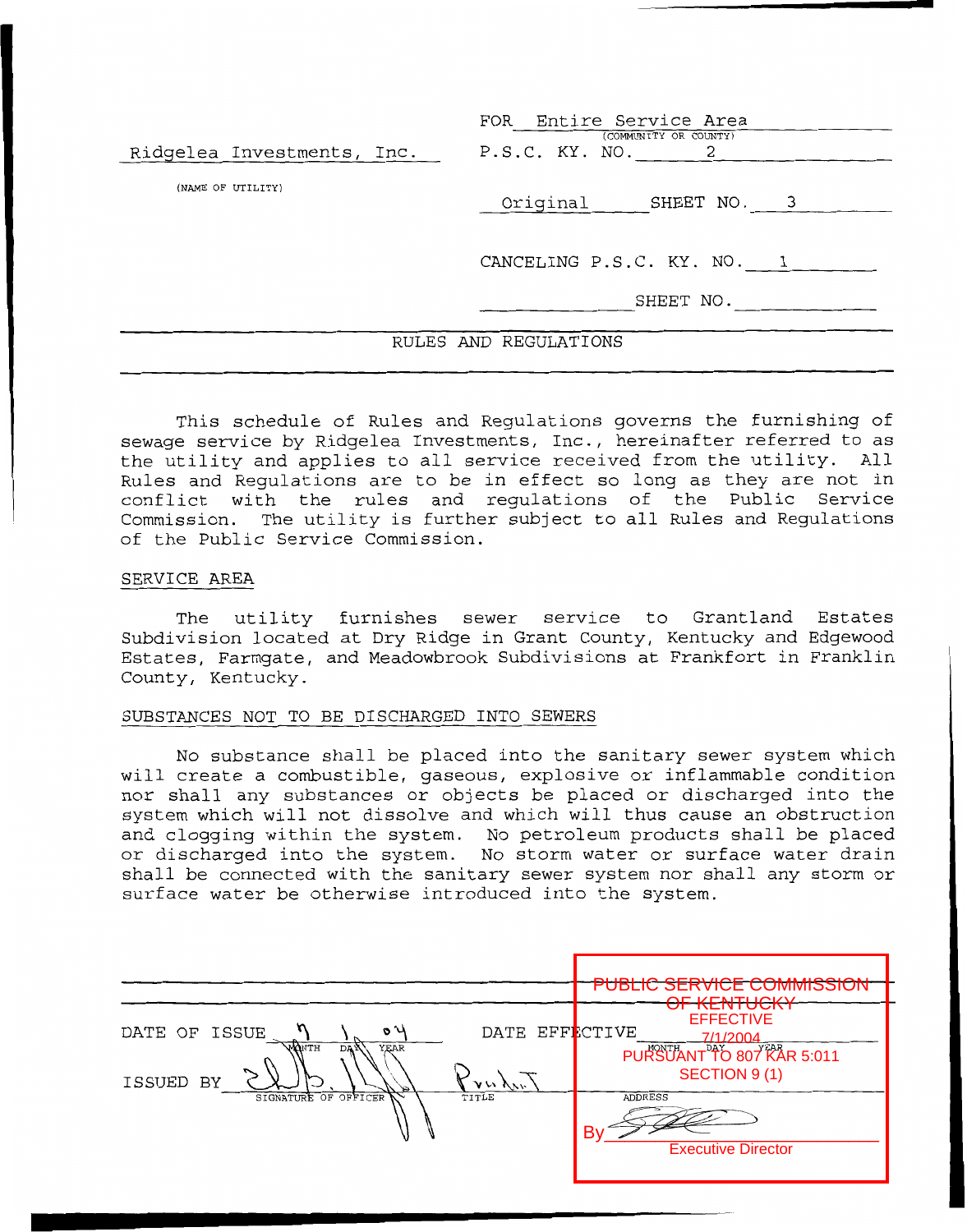| Ridgelea Investments, Inc. | FOR Entire Service Area<br>(COMMUNITY OR COUNTY)<br>P.S.C. KY. NO. 2 |
|----------------------------|----------------------------------------------------------------------|
| (NAME OF UTILITY)          | Original SHEET NO. 4                                                 |
|                            | CANCELING P.S.C. KY. NO. 1                                           |
|                            | SHEET NO.                                                            |
|                            | RULES AND REGULATIONS                                                |
|                            |                                                                      |

#### SEWER LINES

A sewer service pipe shall not be laid in the same trench with a water pipe.

If a governmental agency requires an inspection of the customer's plumbing, the utility shall not connect the customer's service pipe until it has received notice from the inspection agency certifying that the customer's plumbing is satisfactory. When necessary to move or relocate facilities, the cost will be paid by the party or parties requesting such relocation.

#### SEWER FAILURE

The utility is responsible for the maintenance of that portion of the service line installed by the utility and the customer is responsible for the maintenance of that portion installed by the customer.

#### PROTECTION BY CONSUMER

The consumer shall protect the equipment of the utility on his premises and shall not interfere with the utility's property or permit interference except by duly authorized representatives of the utility.

#### NOTICE OF TROUBLE

The consumer shall give immediate notice to the utility of any irregularities or unsatisfactory service and of any known defects.

|                                                                                                       |             | <u>PUBLIC SERVICE COMMISSI</u><br>OF KENTUCKY<br><del>EFFECTIVE</del>                                                           |  |
|-------------------------------------------------------------------------------------------------------|-------------|---------------------------------------------------------------------------------------------------------------------------------|--|
| DATE OF ISSUE<br>७५<br><b>NEAR</b><br><b>MONTH</b><br><b>DAY</b><br>ISSUED BY<br>SIGNATURE OF OFFICER | へい<br>TITLE | 7/1/2004<br>DATE EFRECTIVERS!<br>807 KAR 5:014<br><b>REE TO BE THE BEST</b><br>(1) SECTION 9<br>B۷<br><b>Executive Director</b> |  |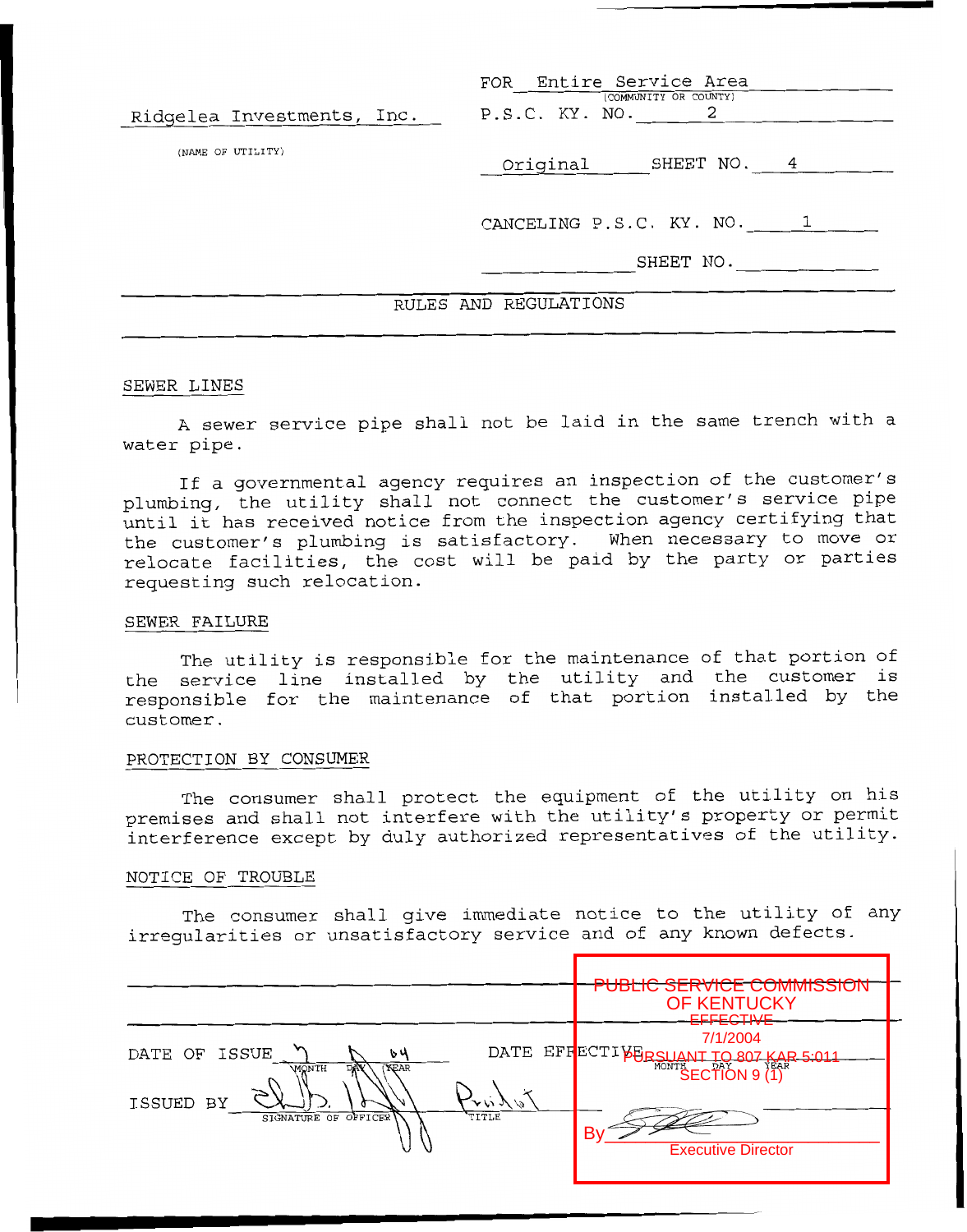| Ridgelea Investments, Inc. P.S.C. KY. NO. 2 | FOR Entire Service Area<br>(COMMUNITY OR COUNTY) |
|---------------------------------------------|--------------------------------------------------|
| (NAME OF UTILITY)                           | Original SHEET NO. 5                             |
|                                             | CANCELING P.S.C. KY. NO. 1                       |
|                                             | SHEET NO.                                        |
|                                             | RULES AND REGULATIONS                            |

#### CONNECTION CHARGES

Normal connections to existing sewer lines shall be made without charge for a prospective customer who applies for and contracts to use service for one (1) year or more. Any such connection made at the property line of a prospective customer shall be classified as a normal connection.

Any prospective customer, and any subdivider, developer, contractor, or other entity which is not a prospective customer, requiring service for a defined undeveloped area that is determined<br>foasible to serve, will be charged the full cost of installation. In feasible to serve, will be charged the full cost of installation. In<br>such instances, the prospective customer, subdivider, developer, such instances the prospective customer, subdivider, contractor, or other entity which is not a prospective customer will be charged a contribution in aid of construction.

If any prospective customer is directly charged a contribution in aid of construction, the contribution charged shall be subject to Public Service Commission approval. If any subdivider, developer, contractor, or any other entity which is not a prospective customer is directly charged a contribution in aid of construction, the contribution charged shall be subject to negotiation between the utility and the subdivider, developer, contractor or other entity which is not a prospective customer and such charge shall not be subject to Public Service Commission approval.

Any customers ultimately connected under this arrangement shall be charged according to the utility's current approved rates filed with the Public Service Commission.

|                                                                                                                                        | <b>PUBLIC SERVICE COMMISSION</b>                                                                                                                                        |
|----------------------------------------------------------------------------------------------------------------------------------------|-------------------------------------------------------------------------------------------------------------------------------------------------------------------------|
| DATE EFFECTIVE<br>DATE OF ISSUE<br>YEAR<br><b>DAY</b><br>MONTH<br>ISSUED<br>$_{\rm BY}$<br>بار د مار<br>TITLE<br>SIGNATURE OF OFFICER\ | OF KENTUCKY<br><b>EFFECTIVE</b><br>761/2004 <sub>YEAR</sub><br>MONTH<br>PURSUANT TO 807 KAR 5:011<br>SECTION 9 (1)<br><b>ADDRESS</b><br>B٧<br><b>Executive Director</b> |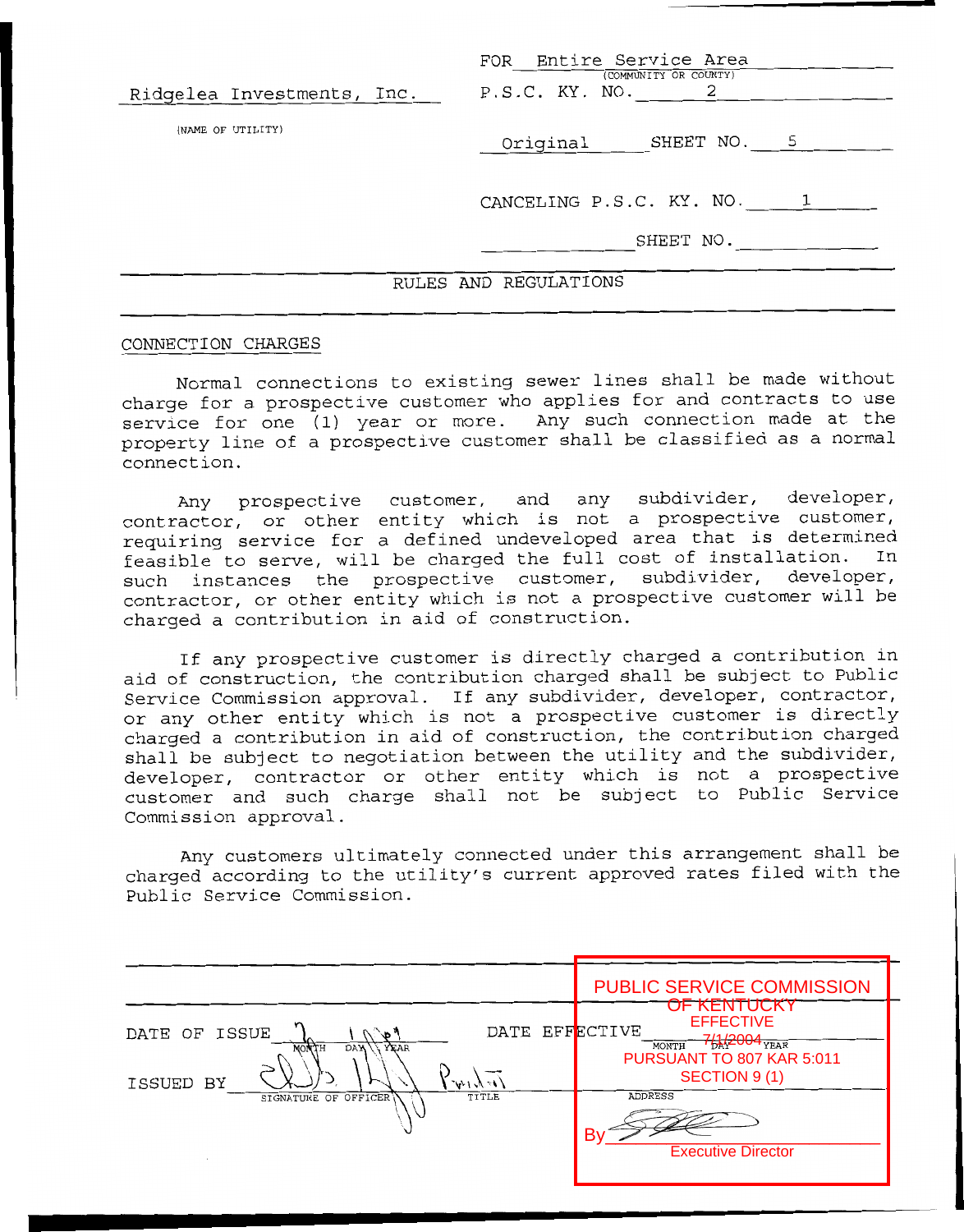| Ridgelea Investments, Inc. | FOR Entire Service Area<br>(COMMUNITY OR COUNTY)<br>P.S.C. KY. NO. 2 |
|----------------------------|----------------------------------------------------------------------|
| (NAME OF UTILITY)          | Original SHEET NO. 6                                                 |
|                            | CANCELING P.S.C. KY. NO. 1<br>SHEET NO.                              |
|                            | RULES AND REGULATIONS                                                |

For purposes of this provision the term "prospective customer" shall mean any person, firm or corporation which expresses an intent to become an ultimate user or customer of the utility at the time of the contribution in aid of construction is charged. A subdivider, developer or contractor is not considered a "prospective customer" for purposes of this section.

#### DISCONTINUANCE OF SERVICE BY THE UTILITY

The utility may refuse or terminate service for noncompliance with its tariffed rules or Commission regulations after having made a reasonable effort to obtain customer compliance. Said customer will be given at least ten (10) days written notice prior to termination.

If a dangerous condition is found to exist service may be terminated without notice. The utility will notify the customer in writing and if possible orally of the reasons for termination or refusal. The notice will be recorded along with the corrective action to be taken by the customer or the utility before service is restored or provided.

The utility may terminate service for nonpayment of tariffed charges after a five (5) day written notice of intent to terminate. Service will not be terminated before twenty (20) days after the mailing date of the original bill. If a medical certificate is presented service will not be terminated for thirty (30) days beyond the termination date.

When payments are delinquent the utility may file a complaint in court. The utility may request that all court costs be included in any judgement amount awarded to the utility.

| <b>PUBLIC SERVICE COMMISSION</b><br><del>OF KENTUCKY</del><br><b>EFFECTIVE</b><br>DATE EFFECTIVE<br>DATE OF ISSUE<br>৩ ৸<br>7/1/2004<br>TANZUUT <sub>YEAR</sub><br>MONTH<br><b>YEAR</b><br><b>ARX</b><br>NONTH<br>PURSUANT TO 807 KAR 5:011<br>SECTION 9 (1)<br>ISSUED<br>ВY<br>$\sim$<br><b>ADDRESS</b><br>SIGNATURE OF OFFICER<br>TITLE<br>Bv<br><b>Executive Director</b> |  |  |  |
|------------------------------------------------------------------------------------------------------------------------------------------------------------------------------------------------------------------------------------------------------------------------------------------------------------------------------------------------------------------------------|--|--|--|
|                                                                                                                                                                                                                                                                                                                                                                              |  |  |  |
|                                                                                                                                                                                                                                                                                                                                                                              |  |  |  |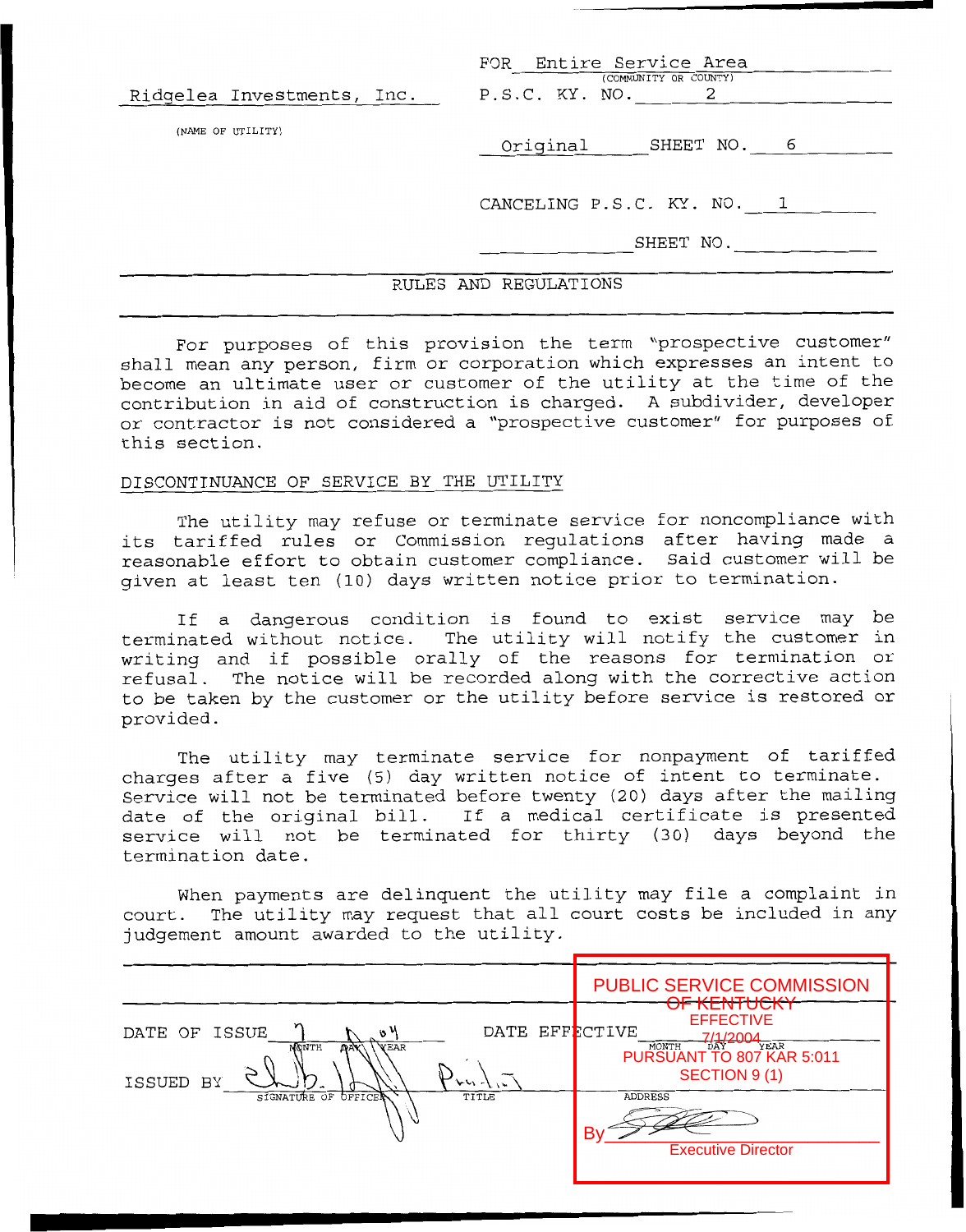| Ridgelea Investments, Inc. P.S.C. KY. NO. 2 | FOR Entire Service Area<br>(COMMUNITY OR COUNTY) |  |
|---------------------------------------------|--------------------------------------------------|--|
| (NAME OF UTILITY)                           | Original<br>SHEET NO. 7                          |  |
|                                             | CANCELING P.S.C. KY. NO. 1<br>SHEET NO.          |  |
| RULES AND REGULATIONS                       |                                                  |  |

## DISCONTINUANCE AT CUSTOMER'S REQUEST

Customers who have fulfilled their contract terms and wish to discontinue service must give at least three *(3)* days notice. The notice may be given in writing or in person or via telephone. Notice to discontinue prior to expiration of contract term will not relieve the customer from any minimum or guaranteed payment.

|                                      |               | DUDLIC CEDVICE COMMICQUON                                                 |
|--------------------------------------|---------------|---------------------------------------------------------------------------|
| DATE OF ISSUE<br>$\sim \sigma$       |               | <b>UURINIDO</b><br><b>OF KENTUCKY</b><br>DATE EFFECTIVE                   |
| MONTH<br>YEAR<br>DAY.                |               | <b>EFFECTIVE</b><br>"DAY" YEAR<br>7/1/2004<br>MONTH                       |
| ISSUED<br>ВY<br>SIGNATURE OF OFFICER | ひしいり<br>TITLE | PURSUANT TO 807 KAR 5:011<br><del>SECTION 9 (1)</del> ל<br><b>ADDRESS</b> |
|                                      |               | B٧<br><b>Executive Director</b>                                           |